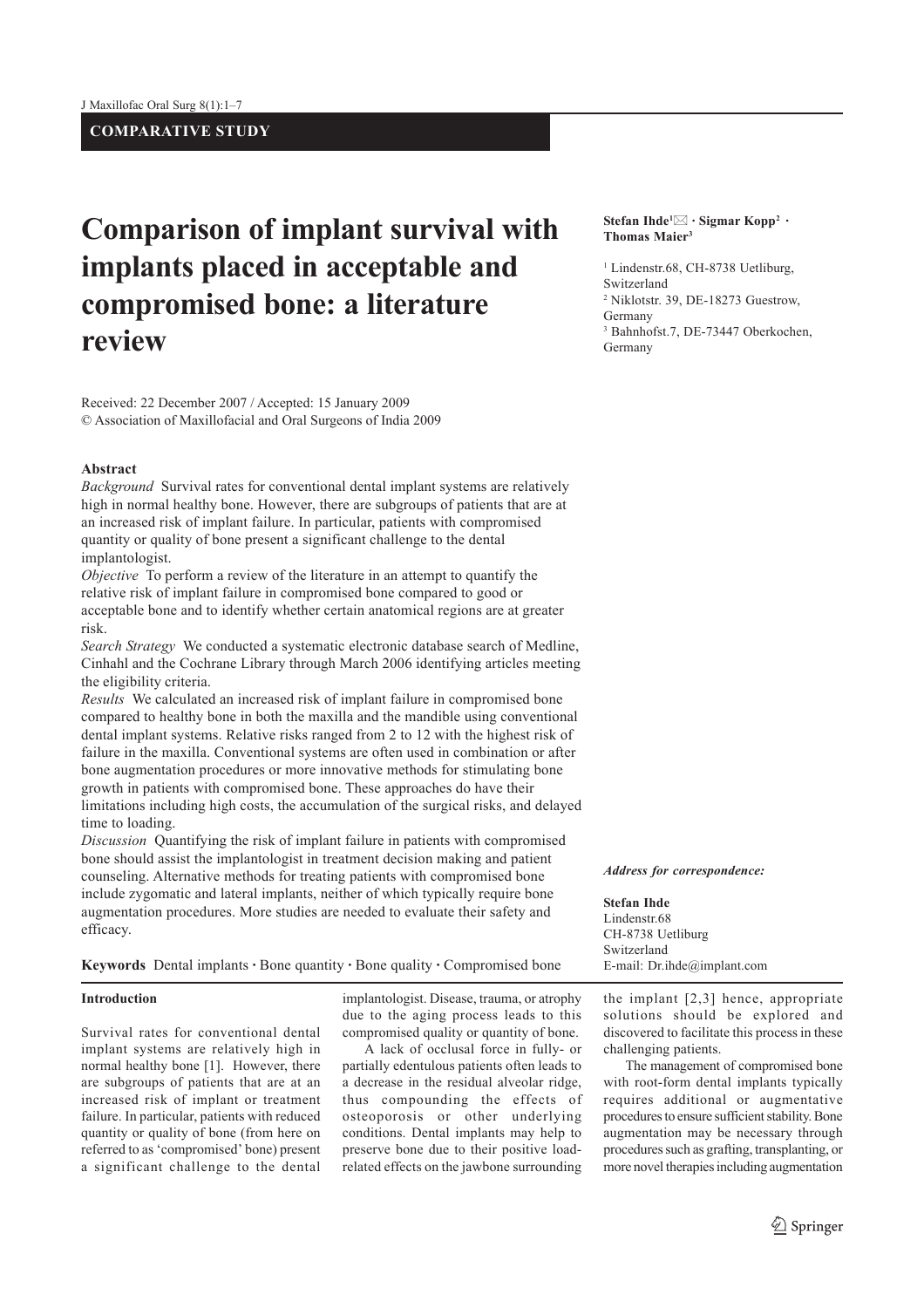of bone combined with substitutes and/or morphogenetic proteins [4]. These methods, though often necessary, typically add treatment steps to the procedure, delay loading, and increase the total costs. Under certain conditions, the benefits may outweigh the costs. In other conditions, these additional challenges may not be feasible and alternative methods may be considered.

Quantifying the increase risk of implant failure in patients with compromised bone compared to patients with acceptable bone is of both clinical and research value. Such knowledge will allow clinicians to make treatment decisions and provide patient with potential prognoses. Several questions exist when considering implant therapy in patients with compromised bone:

- 1) How is compromised bone defined in the literature as it relates to dental implantology?
- 2) Are patients with compromised bone at greater risk of implant failure than patients with acceptable bone quantity and quality?
- 3) Are implants placed in the maxilla at greater risk of failure than implants placed in the mandible in patients with compromised bone?
- 4) Are some implants more effective than others in treating patients with compromised bone?
- 5) Are there alternative approaches for managing patients with compromised bone?

The purpose of this article was to answer these questions by systematically searching and summarizing the literature on this topic.

#### **Materials and methods**

#### *Eligibility criteria*

We conducted a systematic electronic database search of MEDLINE, CINHAHL and the Cochrane Library through March 2006 identifying articles meeting the eligibility criteria. Two individuals reviewed the reference lists of all key articles for additional eligible articles. We conducted a Science Citation Index search of frequently cited articles to identify potentially relevant studies that cited these articles. We applied the following eligibility criteria: (1) studies evaluating outcomes in patients treated with 'fixed' dental implants comparing patients with and without compromised bone that reported complete raw data for the calculation of relative risks and confidence intervals, (2) studies evaluating outcomes in patients with compromised bone comparing different



**Fig. 1** Search results for studies reporting implant failure in acceptable and compromised bone

'fixed' dental implant systems that reported complete raw data for the calculation of relative risks and confidence intervals, (3) systematic review articles that summarize and provide relative risk estimates comparing implant failure in compromised and acceptable bone (4) studies of high methodological quality (systematic reviews, randomized controlled trials and cohort studies). Case series, case reports, studies evaluating radiation therapy, or patients with structural bone deficits (e.g., osteopetrosis), and animal studies were not included.

## *Data extraction*

Two reviewers independently extracted data from each study by completing standardized dummy tables with respect to study patient population, method of assessing bone quality, total subject population (i.e., denominator), total count of events (i.e., numerator), and type of events. Discordant information obtained between reviewers was resolved through discussion.

## *Statistical analysis*

We reported effect measures (relative risks) when provided by the article. This rarely

occurred. Therefore, we only included studies where the raw data was reported (i.e., number of failures and number of implants) by group (i.e., acceptable bone and compromised bone). We used the raw data to calculate the relative risk and 95% confidence interval (CI). The relative risk is a relative comparison of outcomes (e.g., failure) between patient groups of differing exposures (e.g., bone quality). Wide confidence intervals around relative risk estimates indicate a large amount of variability in measurements and/or a small number of subjects. Unless 'acceptable' versus 'compromised' bone was defined, we designated poor quality of bone as level 4 defined by Lekholm and Zarb [5] and poor quantity of bone as level C-E defined by Lekholm and Zarb. No attempt was made to quantitatively pool data across studies due to the large number of retrospective studies, the variation in inclusion criteria, and the variation in determining bone quality and quantity. All analyses were performed using STATA (Version 9.0), college station, TX, (2005).

### **Results**

## *Literature search*

We identified 10 clinical studies that met our eligibility criteria, (Fig. 1). These studies are summarized in the section entitled 'Relationship between compromised bone and dental implant failure rates'. Furthermore, the raw data. relative risks and 95% confidence intervals are reported in the supporting tables. Three comparison (i.e., cohort or case-control) studies were identified reporting similar rates of failure in patients with compromised and acceptable bone whereas seven comparison studies were identified reporting different rates of failure between these two groups. The majority of the studies identified evaluated both the mandible and maxilla and most defined compromised bone based on quality using the Lekholm and Zarb system.

## *Definitions of compromised bone in the literature*

The term 'compromised' bone is generally applied to describe bone of compromised quantity and/or quality as a result of trauma, disease state, or the natural aging process. The term 'compromised' includes developments like fatty degeneration, a decrease of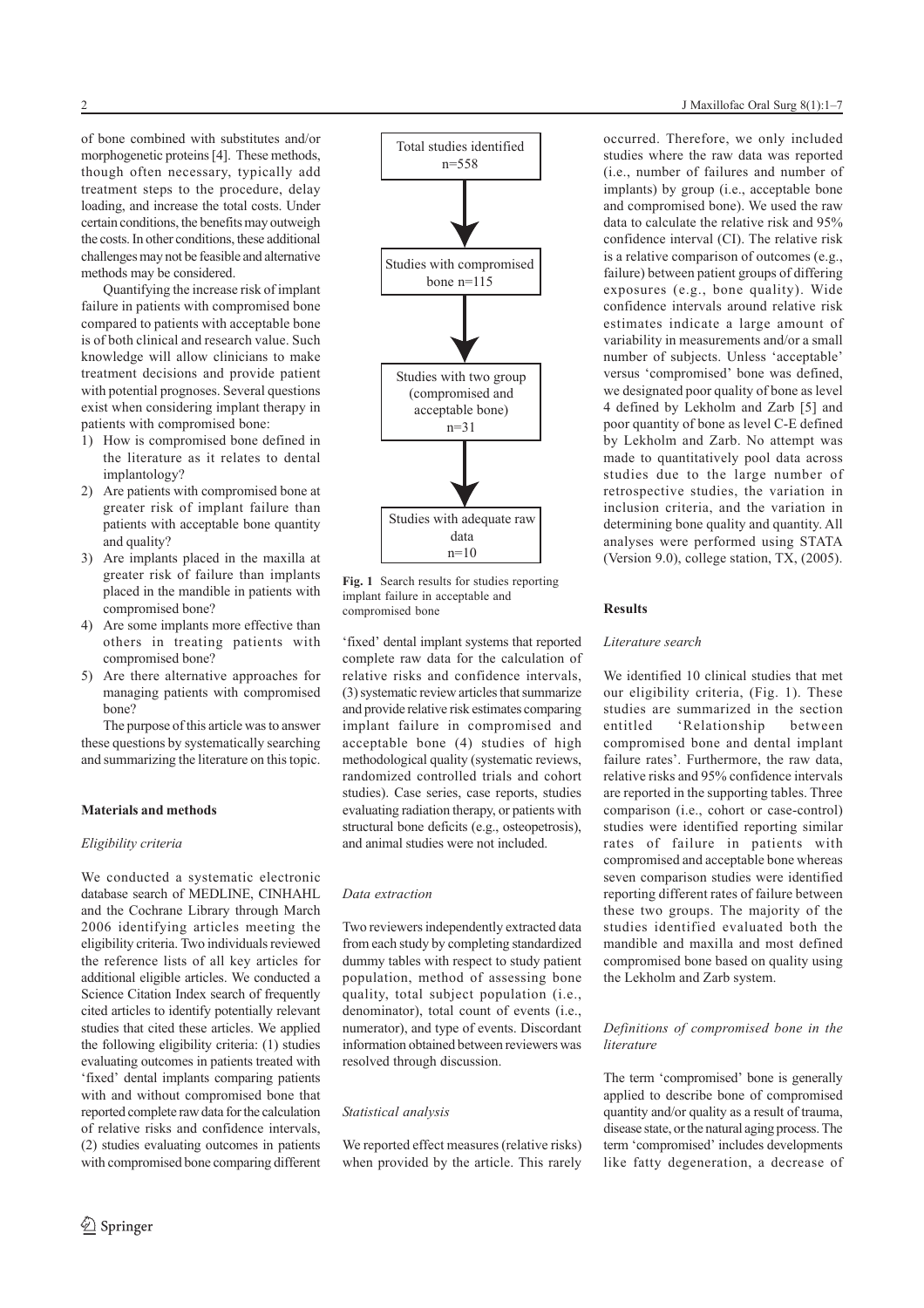| Author             | Region                                            | Method of<br>assessment                      | $n/N$ (implants)<br>compromised bone | $\frac{0}{0}$ | $n/N$ (implants)<br>Acceptable bone | $\frac{0}{0}$ | RR (95% CI)                        | p - value    |
|--------------------|---------------------------------------------------|----------------------------------------------|--------------------------------------|---------------|-------------------------------------|---------------|------------------------------------|--------------|
| Friberg $(2002)$   | Maxilla                                           | LZ $1-4$ (quality)<br>$LZ$ A-D<br>(quantity) | 3/109<br>2/29                        | 2.8<br>6.9    | 14/189<br>12/160                    | 7.4<br>7.5    | 0.37(0.11, 1.3)<br>0.92(0.22, 3.9) | 0.10<br>0.91 |
| Truhlar*<br>(2000) | Maxilla/Mandible $LZ$ 1–4 (quality)<br>(combined) |                                              | 22/253                               | 8.7           | 202/2740                            | 7.3           | 1.2(0.77, 1.8)                     | 0.44         |
| Truhlar<br>(1994)  | Maxilla/Mandible LZ $1-4$ (quality)<br>(combined) |                                              | 6/154                                | 3.9           | 57/1977                             | 2.9           | 1.4(0.60, 3.1)                     | 0.47         |

**Table 1** Clinical studies that reported similar rates of failure in compromised and acceptable bone with calculated effect estimates

\*Truhlar also performed this analysis stratified by Hydroxyapatite (coated versus non-coated). See results in table 3.

**Table 2** Clinical studies that reported an increased risk of compromised bone\* versus acceptable bone with calculated effect estimates

| Author              | Region                                     | Method of<br>assessment                      | n/N<br>(implants)<br>compromised<br>bone | $\frac{0}{0}$        | n/N<br>(implants)<br>Acceptable<br>bone | $\frac{0}{0}$     | RR (95% CI)                                         | p-value                     |
|---------------------|--------------------------------------------|----------------------------------------------|------------------------------------------|----------------------|-----------------------------------------|-------------------|-----------------------------------------------------|-----------------------------|
| Blomqvist<br>(1996) | Maxilla                                    | BMD%<br>(quality)                            | 32/74                                    | 43.2                 | 4/71                                    | 5.6               | 7.7(2.9, 20.6)                                      | < 0.001                     |
| Rocci<br>(2003)     | Maxilla/Mandible<br>(combined)             | $LZ$ 1-4<br>(quality)                        | 6/23                                     | 26.1                 | 5.98                                    | 5.1               | 5.1(1.7, 15.3)                                      | 0.002                       |
| Higuchi<br>(1995)   | Maxilla/Mandible<br>(combined)             | $LZ$ 1-4<br>(quality)                        | 28/404                                   | 6.9                  | 5/154                                   | 3.2               | 2.1(0.84, 5.4)                                      | 0.09                        |
| Jemt<br>(1995)      | Maxilla                                    | Bone graft<br>vs fixed<br>prosthesis         | 16/83                                    | 19.3                 | 34/449                                  | 7.6               | 2.5(1.5, 4.4)                                       | < 0.001                     |
|                     |                                            | Removable<br>denture vs.<br>fixed prosthesis | 36/127                                   | 28.3                 | 34/449                                  | 7.6               | 3.7(2.4, 5.7)                                       | < 0.001                     |
| Jaffin              | Post. Maxilla<br>Ant. Mandible<br>Mandible | $LZ$ 1-4<br>(quality)                        | 23/52<br>11/30<br>2/20                   | 44.2<br>36.7<br>10.0 | 14/392<br>10/147<br>5/413               | 3.6<br>6.8<br>1.2 | 12.4(6.8, 22.5)<br>5.4(2.5, 11.5)<br>8.3(1.7, 40.0) | < 0.001<br>< 0.001<br>0.002 |
| Friberg<br>(1991)   | Maxilla<br>Mandible                        | $LZ$ 1-4<br>(quality)                        | 23/57<br>2/73                            | 40.3<br>2.7          | 19/322<br>13/491                        | 5.9<br>2.6        | 6.8(4.0, 11.7)<br>1.0(0.24, 4.5)                    | < 0.001<br>0.96             |
|                     | Maxilla<br>Mandible                        | $LZ$ A-D<br>(quantity)                       | 37/257<br>8/265                          | 14.4<br>3.0          | 5/122<br>7/299                          | 4.1<br>2.3        | 3.5(1.4, 8.7)<br>1.3(0.47, 3.5)                     | 0.003<br>0.62               |

\* If not defined by author, we calculated effect estimates using the following categories for quality (compromised=level 4; normal = level 1-3) and quantity (compromised=level C-D; normal = level A-B)

†Case control studies produce odds ratios (these approximate RRs); rates cannot be calculated

mineralization as well as morphological changes (atrophy). Determination of bone quantity and quality may be accomplished by various densitometry methods including radiographs, Computerized Tomography (CAT scans), Single Photon Absorptiometry (SPA), Dual-Photon Absorptiometry (DPA), Dual-energy x-ray technology (DEXT) and peripheral Dual-Energy X-ray (pDEXA) [10].

Bone quantity indicates a quantitative bone measurement and may be described in terms of alveolar ridge height and width. A decrease in bone quantity is marked by resorption at the alveolar ridge. This atrophy may progress to a state of total or severe atrophy in the maxilla or mandible rendering it unable to support a conventional endosseous dental implant [4]. Clinically, those who describe bone quantity are usually referring to the vertical bone supply and not to the horizontal bone supply. The horizontal bone supply is usually present in all individuals including those with extremely reduced vertical bone.

Further, the term 'atrophy', in the context of dental implantology, usually means 'reduced vertical bone' in combination with 'reduced sagittal bone' in the anterior maxilla, without reference to the basal horizontal bone supply. Complete atrophy of the alveolar bone is often found in the distal maxilla and is rarely observed in the mandible. Both the expansion of the maxillary sinus and the resorption of the alveolar bone contribute to the overall maxillary atrophy, while in the mandible,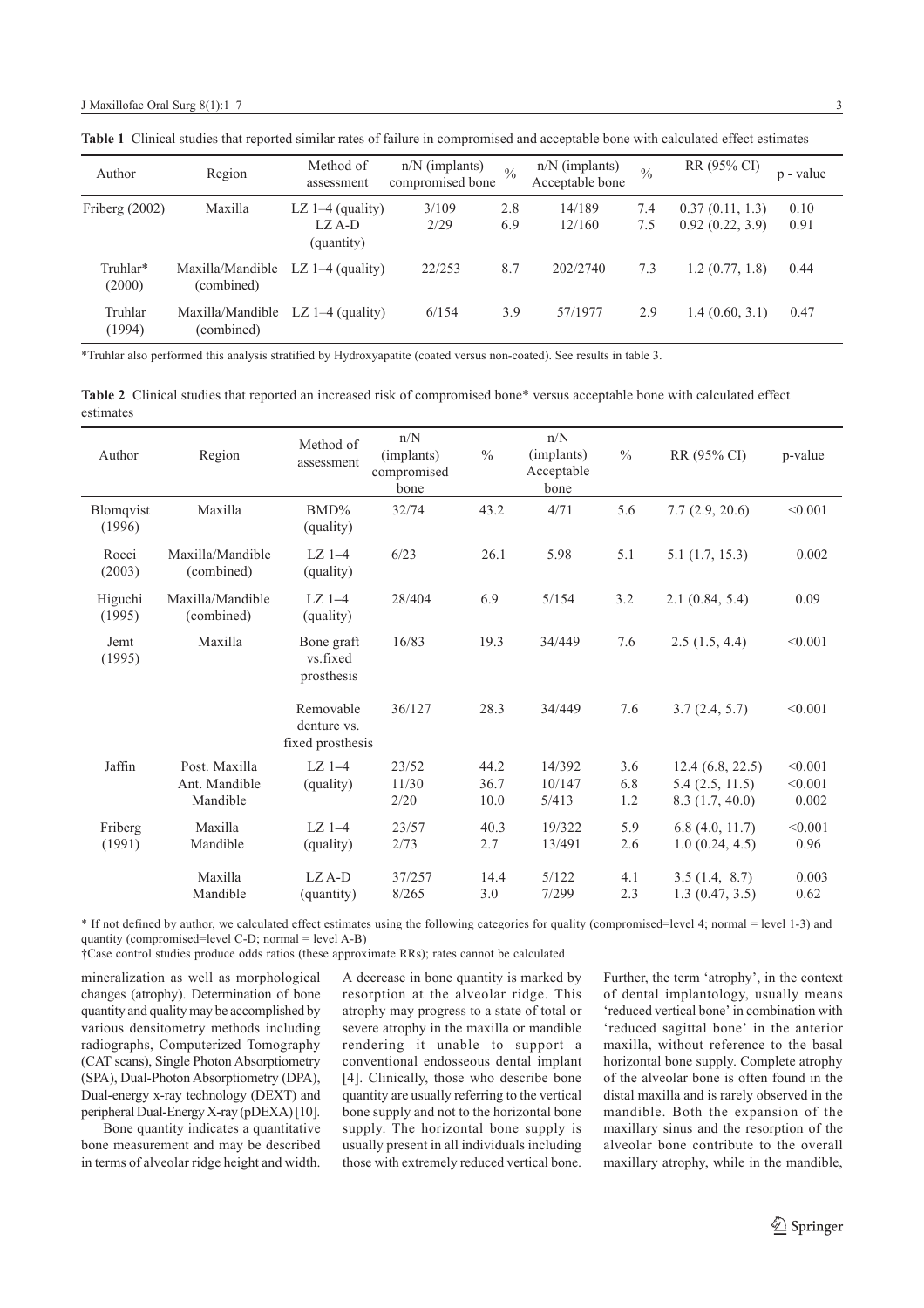| Author  | Region           | <b>Bone Quality</b><br>(LZ) | n/N<br>(implants) | $\frac{0}{0}$  | n/N<br>(implants) | $\frac{0}{0}$  | RR (95% CI)    | p-value |
|---------|------------------|-----------------------------|-------------------|----------------|-------------------|----------------|----------------|---------|
|         |                  |                             | TiUnite           |                | Machined          |                |                |         |
| Rocci   | Maxilla/Mandible | -1.                         | NA                | <b>NA</b>      | NA                | NA             |                |         |
| (2003)  | (combined)       | $\overline{2}$              | 0/7               | $\overline{0}$ | 0/3               | $\overline{0}$ | Not calculable | NA      |
|         |                  | 3                           | 2/47              | 4.3            | 3/41              | 7.3            | 1.7(0.30, 9.8) | 0.54    |
|         |                  | $\overline{4}$              | 1/12              | 8.3            | 5/11              | 45.5           | 5.5(1.0, 39.7) | 0.04    |
|         |                  |                             | HA-Coated         |                | Non-HA            |                |                |         |
| Truhlar |                  |                             | 3/111             | 2.7            | 13/147            | 8.8            | 3.3(1.0, 11.2) | 0.04    |
| (2000)  |                  | $\overline{2}$              | 28/778            | 3.6            | 65/609            | 10.7           | 3.0(1.9, 4.6)  | < 0.001 |
|         |                  | 3                           | 32/780            | 4.1            | 61/320            | 19.1           | 4.6(3.1, 7.0)  | < 0.001 |
|         |                  | 4                           | 10/206            | 4.9            | 12/47             | 25.5           | 5.3(2.4, 11.4) | < 0.001 |

**Table 3** Comparison of implant failure rates by bone quality level using various dental implant methods

the development of the atrophy progresses caudally. Lekholm and Zarb (LZ) [5] have defined a qualitative rating scale of bone quantity as follows: A=no ridge resorption; B=moderate resorption; C=advanced resorption; D=some resorption of basal bone has begun; E=extreme resorption of basal bone.

Bone quality is generally described in terms of composition. A decrease in bone quality is marked by a change in bone density, including a loss of cortical bone, a decreased density of trabecular bone and a weakened collagenous framework [12]. Bone quality as opposed to quantity may have a greater effect on implant osseointegration. Some have reported bone quality at the implant site as being the best indicator of success [5] have defined a rating scale of bone quality as follows (Lekholm and Zarb 1985): 1=entire jaw comprised of homogenous compact bone; 2=thick cortical layer surrounds a core of dense trabecular bone; 3=thin cortical layer surrounds a layer of low-density trabecular bone; 4=thin layer of cortical bone surrounds a core of low-density trabecular bone.

Bone quantity is considered to be synonymous with bone volume and bone quality with relative bone density which can be determined and quantified with computerized tomography scanning and other sophisticated radiological techniques [7].

## *Relationship between compromised bone, anatomical region and dental implant failure rates*

Dozens of studies were identified that followed a series of patients with compromised bone and made comparisons to 'historical controls' from previously published literature. Only a small number were identified comparing patients with compromised bone to those with acceptable bone in the same study that provided adequate raw data to calculate effect estimates. Those studies (n=10) identified that made such a comparison were included in this section of the review.

The following three studies reported similar rates of dental implant failure comparing patients with compromised bone to patients with acceptable bone [7,8]. Hence, effect estimates were not statistically significant (Table 1). Friberg et al. [15] evaluated 98 patients retrospectively for the purpose of comparing failure rates between varying diameters of Brånemark implants [8]. As part of the analysis, they reported rates of failure in both the mandible and the maxilla by bone quality (LZ 1–4) and bone quantity (LZ A-D; no patient identified with level E). The mean follow-up was 2 years and 8 months (range, 0.5 to 5.5 years). No failures occurred in the mandible. Paradoxically, rates of failure with respect to bone quality were less in those with compromised bone compared to those with acceptable bone (2.8% and 7.4%; respectively); however, this was not statistically significant. Rates of failure with respect to bone quantity were similar (6.8% and 7.5%, respectively).

Truhlar et al. [7] performed a retrospective analysis on 2,131 dental implants to determine if there was a relationship between bone quality and implant failure. Mean follow-up time in this group of patients was not clear. The highest rate of failure was found in patients with the highest quality of bone (LZ  $1 = 4.3\%$ ); however, when the data was combined per Enquist's modified system (LZ 4 versus LZ

1–3), the rates of failure were similar (compromised bone  $= 3.9\%$ , acceptable bone =  $2.9\%$ ; p = 0.47).

In another retrospective analysis, Truhlar et al. [6] reported on 2,998 implants with a follow-up period of 36 months [6]. It is unclear if these data overlap with the data from the previous study published 6 years earlier. These data were more complete and more factors were assessed and analyzed. In particular, data was stratified by implant design and hydroxyapatite (HA) coating. Rates of failure were similar in patients with compromised (LZ 4=8.7%) versus acceptable (LZ  $1-3=7.3\%$ ; p=0.44) bone. However, when stratified by HA coating (coated versus non-coated) a significant difference was observed. These findings are reported in a subsequent section.

The following six studies reported higher rates of failure in patients with compromised bone compared to those with acceptable bone [1,9,11,20,21] (Table 2). Blomqvist et al. identified 11 patients (n=74 implants) with severely atrophied maxillary alveolar processes who received implants and sinus floor bone grafting by a one-stage procedure and followed them for a mean period of 30 months [11]. These patients were matched for sex and age with a control group of 22 patients (n=71 implants) who did not require bone grafting procedures. Bone mineral content in the forearm was measured and relative Bone Mass Density (BMD%) was calculated. The mean BMD% for the compromised and acceptable bone groups was 89.2 and 98.6 ( $p < 0.01$ ), respectively. Patients with compromised bone quality were nearly eight times more likely to experience an implant failure  $(RR = 7.7, 95\% \text{ CI } 2.9, 20.6; \text{p} < 0.001).$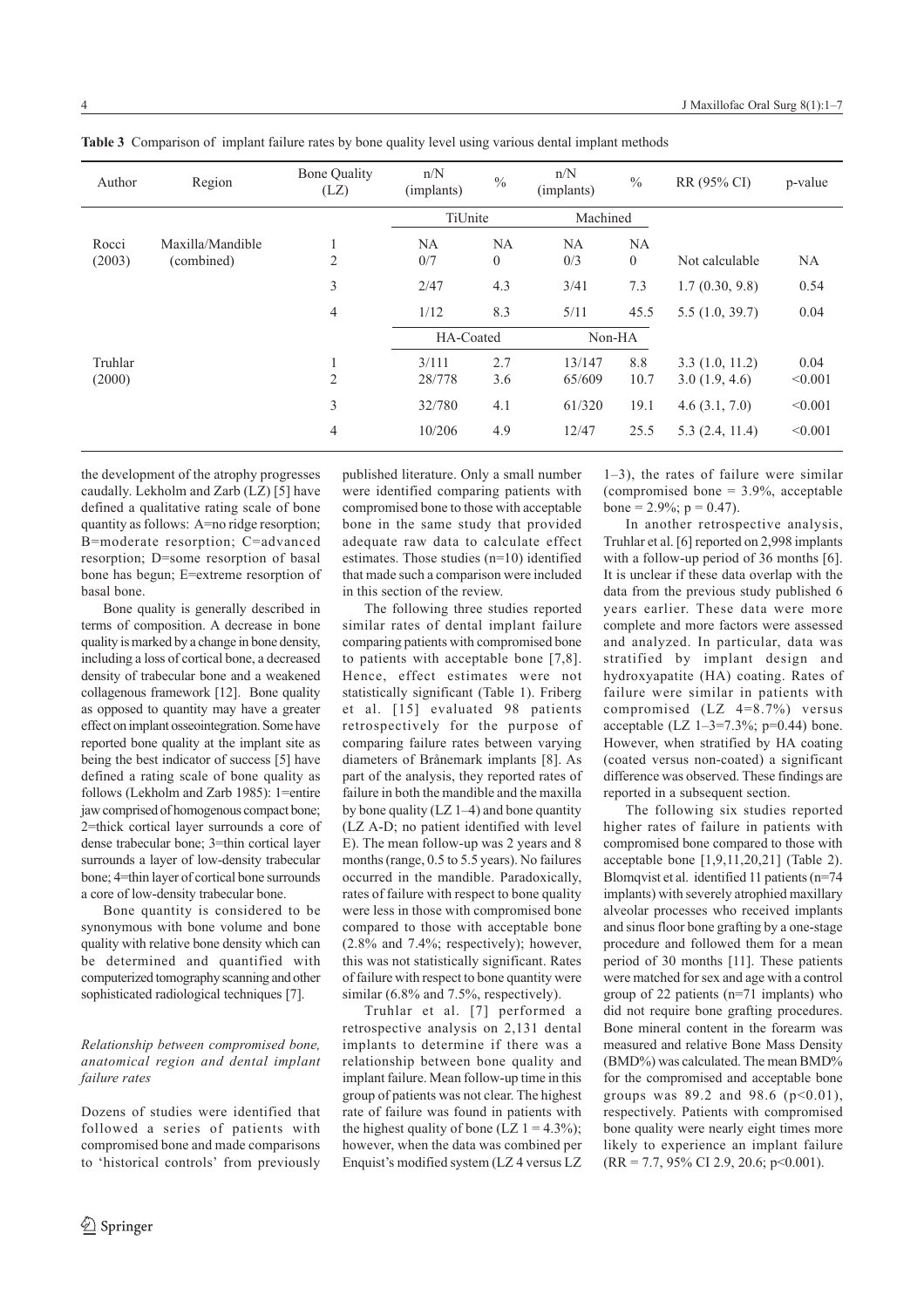| <b>Table 4</b> Limitations of the current treatments for compromised bone |  |
|---------------------------------------------------------------------------|--|
|---------------------------------------------------------------------------|--|

| Method                                                                                                                                                                 | Description                                                                                                                                     | Limitations                                                                                                                                                                                                                                           |  |  |  |
|------------------------------------------------------------------------------------------------------------------------------------------------------------------------|-------------------------------------------------------------------------------------------------------------------------------------------------|-------------------------------------------------------------------------------------------------------------------------------------------------------------------------------------------------------------------------------------------------------|--|--|--|
| Bone<br>Grafting [4]                                                                                                                                                   | • Augmentation<br>means of autogenous,<br>allogeneic or bone<br>substitute grafting                                                             | by • Delayed loading due to bone healing<br>time<br>• Additional<br>surgery (e.g. bone<br>harvesting)<br>• Complications (e.g., pain, infection)<br>• Costly<br>• Potential lack of harvestable bone                                                  |  |  |  |
| <b>Enamel Matrix</b><br>Derivative<br>$(EMD)$ [14]                                                                                                                     | • An extract derived from • Delayed loading<br>developing pig teeth<br>used to help regenerate<br>lost tissue following<br>severe periodontitis | • Authors suggest that overall treatment<br>effect may be overestimated.<br>• Costly                                                                                                                                                                  |  |  |  |
| Long-term high-<br>dose<br>glucocorticoster-<br>oids, estrogen<br>replacement<br>therapy, calcium<br>plus vitamin D <sub>3</sub> ,<br>bisphosphonate<br>therapy $[16]$ | • Systemic treatments<br>used to treat osteo-<br>porosis symptoms                                                                               | Study results are conflicting regarding<br>effects of these therapies<br>• Loss of Osseointegrated implants after<br>bisphosphonate therapy has been<br>reported<br>• Costly                                                                          |  |  |  |
| Bone<br>Morphogenetic<br>Proteins (BMPs)<br>[4]                                                                                                                        | family<br>A<br>osteoinductive proteins<br>used to reduce the<br>osteonal remodeling<br>• Increases bone density                                 | of • Long treatment course (4-months bone<br>induction before implant placement in<br>Phase II clinical trial)<br>resorptive effects of • Delayed loading during augmentation<br>response<br>In clinical trial stage<br>$\bullet$<br>$\bullet$ Costly |  |  |  |

Rocci et al. [23] performed a randomized clinical trial (RCT) to evaluate two implant systems (TiUnite and machinesurfaced Branemark systems) in an immediate loading protocol. As part of the analysis, their results were presented by bone quality level (LZ 2–4; no level 1). Patients with compromised bone were greater than five times more likely to experience an implant failure than patients with acceptable bone (RR=5.1, 95% CI 1.7, 15.3; p=0.002). However, when stratified by implant system (TiUnite versus machine-surfaced), the elevated risk was observed in just one system. These findings are reported in a subsequent section.

Jemt and Lekholm performed a retrospective cohort study to compare the 5–year treatment results of the Brånemark treatment technique between different maxillary shapes all with edentulous maxillae [21]. Groups were divided by the following categories based on the amount of bone available for implant placement: bone graft, severe-resorption (treated with

removable overdentures), intermediate (treated with removable overdentures), and a fixed-prostheses (judged to have 'sufficient bone'). Patients who received bone graft were 2.5 times more likely to experience an implant failure than those that received a fixed prosthesis (RR=2.5, 95% 1.4, 4.4; p=0.002). Patients with severe resorption who received a removable prosthesis were 3.7 times more likely to experience an implant failure than those that received a fixed prosthesis (RR=3.7, 95% CI 2.4, 5.7; p<0.0001). The mean bone quality score was  $3.6 (\pm 0.5)$  and  $3.1 (\pm 0.44)$ in the bone graft and fixed-prosthesis groups, respectively.

Higuchi et al. [25] (van Steenberghe, Lekholm et al. 1990; Higuchi, Folmer et al. 1995) performed an analysis of 558 Brånemark implants in partially edentulous patients after 3 years of follow up. Cumulative success rates for the maxilla  $(93.9\%)$  and the mandible  $(92.5\%)$  were similar; however, patients with compromised quality bone were more than

two times more likely to experience an implant failure than those with acceptable bone (RR=2.1, 95% 0.84, 5.4; p=0.09). This difference was approaching statistical significance.

Jaffin and Berman reported on 1,054 implants using the Brånemark technique placed in various bone qualities (LZ 1–4) in various regions of the mouth (maxilla, anterior mandible, posterior mandible). When comparing compromised quality bone (level 4) to more acceptable quality (levels 1–3), patients were greater than 12 times more likely to experience a failure in the maxilla (RR=12.4, 95% CI 6.8, 22.5; p<0.001), more than five times more likely in the posterior mandible (RR=5.4, 95% CI 2.5, 11.5; p<0.001), and more than eight times more likely in the anterior mandible (RR=8.3, 95% CI 1.7, 40.0; p=0.002). These differences were all highly statistically significant.

Friberg et al. [8] reported on 4,641 Branemark implants placed in various bone qualities ( $LZ$  1–4) and bone quantities ( $A$ -E) in both the maxilla and the mandible. The objective of this study was to identify risk factors for failure prior to prosthetic placement. When comparing compromised quality bone to more acceptable quality, patients were nearly seven times more likely to experience a failure before prosthetic placement in the maxilla (RR=6.8, 95% CI 4.0, 11.7; p<0.001). The rates of failure in the mandible comparing bone types were very low (2.7% versus 2.6%, respectively). Little difference was observed (RR=1.0, 95% CI 0.24, 4.5; p=0.96). When comparing compromised bone quantity (level C-E) to more favorable bone quantity (level A-B), patients were three and a half times more likely to experience a failure before prosthetic placement in the maxilla (RR=3.5, 95% CI 1.4, 8.7; p=0.003). Again, little difference in rates were observed in the mandible  $(3.0\% \text{ versus } 2.3\% \text{ ; R} \text{R} = 1.3,$ 95% 0.47, 3.5).

# *Efficacy studies of various dental implantology methods for treating patients with compromised bone*

Several case series were identified in the literature evaluating different dental implant systems in compromised bone; however, only a few were identified comparing methods to establish superiority of one method over another (i.e., RCT or cohort study). We identified three studies comparing different conventional implant systems in compromised bone that may be construed as 'efficacy' studies.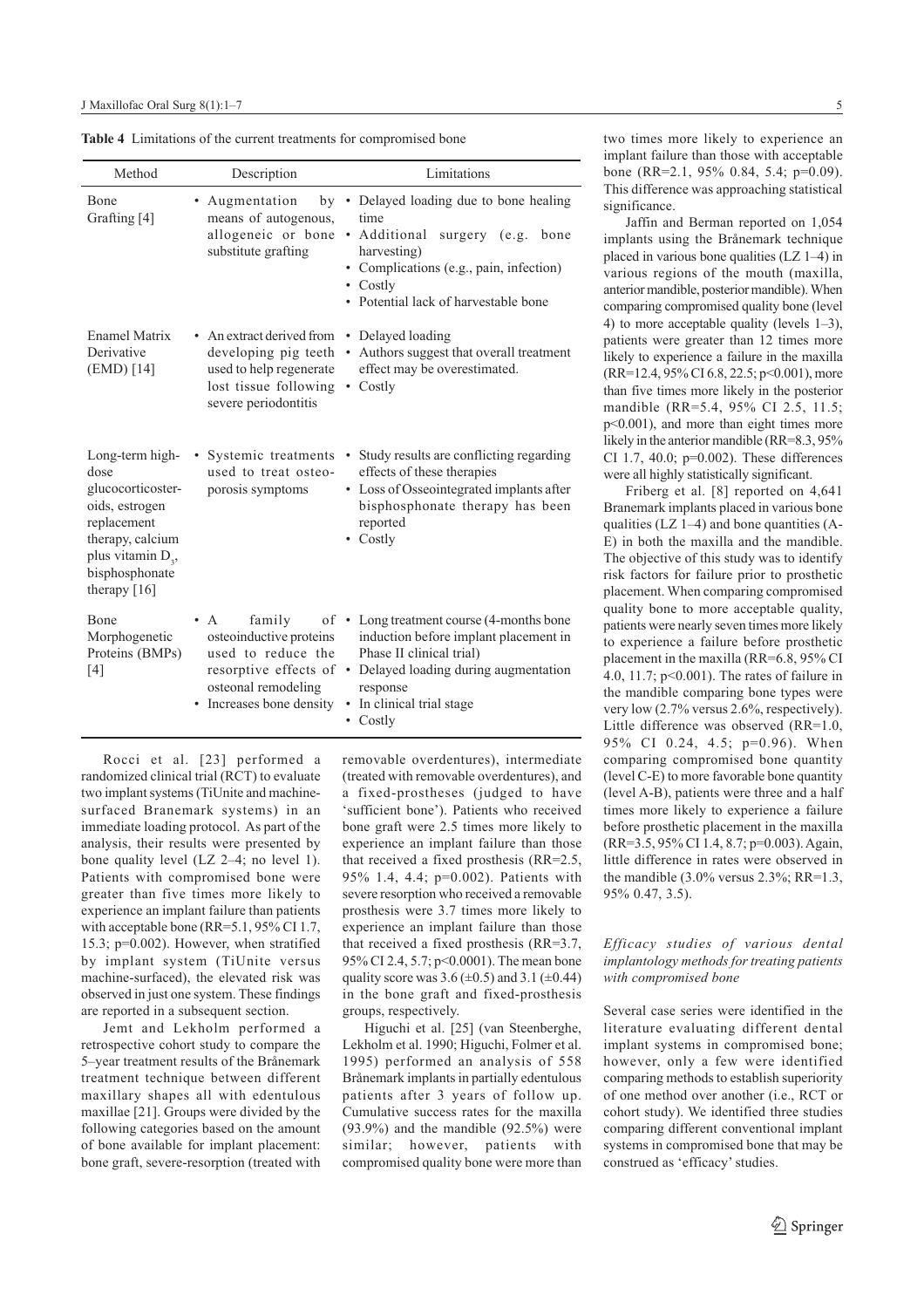Friberg et al. [15] performed an RCT comparing a modified Branemark implant (modified to enhance primary stability) to the standard Branemark implant in regions of mostly LZ 4 bone (Friberg, Ekestubbe et al.. 2002). All failures occurred in the maxilla. The rate of failure in the standard implant group was slightly higher (12.8%) than the modified implant group (7.7%) 1-year after treatment; however, this difference was not statistically significant (RR  $= 1.3, 95\%$  CI 0.70, 2.3; p=0.48), (Table 3).

In an RCT performed by Rocci et al. evaluating different methods of treatment in all qualities of bone, rates of implant failure were significantly higher in machined implants (45.5%) compared to TiUnite implants (8.3%) in patients with LZ–4 quality bone (RR = 5.5, 95% CI 1.0, 39.7; p = 0.04) [23], (Table 3). Such differences were not observed in the better quality bone levels, (Table 3). In the RCT by Truhlar et al. [6] HA-coated root-from endosseous implants had an overall failure rate of 3.9% over a 36 month period in all bone qualities combined compared to a 13.4% failure rate in non-coated implants  $(RR = 3.5, 95\% \text{ CI } 2.6, 4.5; p \leq 0.001$ (Table 5). The highest failure rates and subsequent relative risks were in bone qualities 3 and 4 (19.1% and 25.5%, respectively). Non-coated implants were 4– 5 times more likely to fail then coated implants in bone qualities 3 and 4 ( $RR =$ 4.6, 95% CI 3.1, 7.0; p <0.001 and 5.3, 95% CI 2.4, 11.4; p <0.001, respectively).

#### **Discussion**

We were able to find 10 articles that evaluated 'compromised bone' as a prognostic factor for dental implant failure with acceptable bone as a reference group and adequate data to calculate effect estimates. Generally, studies were heterogeneous with varied inclusion criteria, diverse definitions of compromised bone and different definitions for implant failure. Further, it was often not clear when authors started counting failures. Different conclusions may be drawn depending on whether authors define failure after implant placement (i.e., 'early' failures) or after functional loading (i.e., 'late failures') [22]. With the emergence and popularity of immediate loading protocols, it is essential that failures are counted immediately after implant placement to improve the validity of study.

The methodological qualities of the studies that we identified were moderate at best. Only one study accounted for potential confounding variables by producing adjusted odds ratios [10]. We calculated the effect estimates (i.e., relative risks) for all other studies. Because we were privy to only the number of implants and number of implant failures, we were only able to calculate crude estimates of the relative risk. Nonetheless, to our knowledge, this review is the first attempt to systematically review and summarize the disparate risk of implant failure in patients with and without compromised bone. Such a summary is useful both clinically and for research purposes. Patients with acceptable and compromised bone should be educated on their differential prognoses. This review provides a tool for such purposes, despite the lack of high quality studies.

The majority of the studies that compared compromised to acceptable bone populations that had raw data available for summarizing demonstrated that patient's with compromised bone are at greater risk of implant failure. Relative risks ranged from 2 to 12. Risks were greater in the maxilla; however, compromised bone in the mandible was also a risk factor. The most common method for measuring compromised bone was the system by Lekholm and Zarb which was found to be more predictive than pDEXA for identifying 'at risk' patients.

The current methods routinely reported in the literature for managing patients with compromised bone include bone augmentation procedures, enamel matrix derivatives (EMDs), long-term systemic drug therapies, bone morphogenic proteins (BMPs), combinations of these therapies, and various other alternatives. One must weigh the costs and benefits of these procedures. Though they allow for patients to receive fixed dental implants, they also have a number of limitations including high costs, increased surgical risk, and delayed time to loading, all of which add to the physical and emotional challenges of the patient, (Table 4). Several bone grafting materials are currently in use, including the following: Autogenous bone from the iliac crest, calvarian bone, tibia, fibula, the mandibular angle or maxillary tuberosities, allogenic bone, bone graft substitutes (e.g. xenografts), or a combination [4]. Success rates of dental implants when combined with bone grafting have been reported at 75–90% (Hohlweg-Majert, Schmelzeisen et al. 2006).

There are alternative methods for treating patients with compromised bone which may be less costly, incur less surgical risk, and allow for early loading in lieu of prolonged healing periods because they generally do not require bone augmentation procedures. The dental implantologist should be aware of these options especially when these challenges are an important consideration.

Zygomatic implants are in some cases an alternative to bone augmentation in the severely atrophic maxilla or following maxillectomy in cancer patients [13–16]. One to three zygomatic implants can be placed in the body of the zygomatic bone, with a couple of conventional dental implants in the frontal region of the maxilla to stabilize the prosthesis. These implants are placed transsinusally without augmentation. Eliminating the need for bone grafting allows for earlier implant loading.

Another alternative to treating patients with compromised bone without the need for augmentation procedures are transosseous, lateral implants (e.g. BOI brand, Diskimplant brand). Those implants are inserted from the lateral aspect of the jaw bone and are anchored bicortically. These implants utilize the horizontal supply of the bone, rather than the vertical. In those cases, where the augmentation is only performed in order to provide bone for conventional screw-type implants (and not for aesthetical reasons), usage of BOIimplants can usually avoid bone augmentation procedures; however, in aesthetical zones, augmentations may be still necessary. The vestibular struts of BOI implants may project out of the bone and support the augmentation material. In this technique, augmentation may be performed simultaneously with the implant placements (Fig. 1), and even the extraction of the tooth. Root form endosseous implants generally require > 10mm of vertical bone height for safe placement to achieve primary stability and subsequent osseointegration. Unlike the two-stage surgical technique used to place root-form implants, BOI implants allow for a single surgical procedure with immediate implant loading, even in patients with limited vertical bone supply [19,24]. The estimated decrease in cost is  $\sim$  50% [18] compared to treatment protocols requiring augmentations. The decrease in total treatment time can reach up to 98%. Lateral implants are placed in both patients with acceptable and compromised bone; however, they may have a unique indication in patients with compromised quality or quantity bone. These and other alternative methods to standard bone augmentation